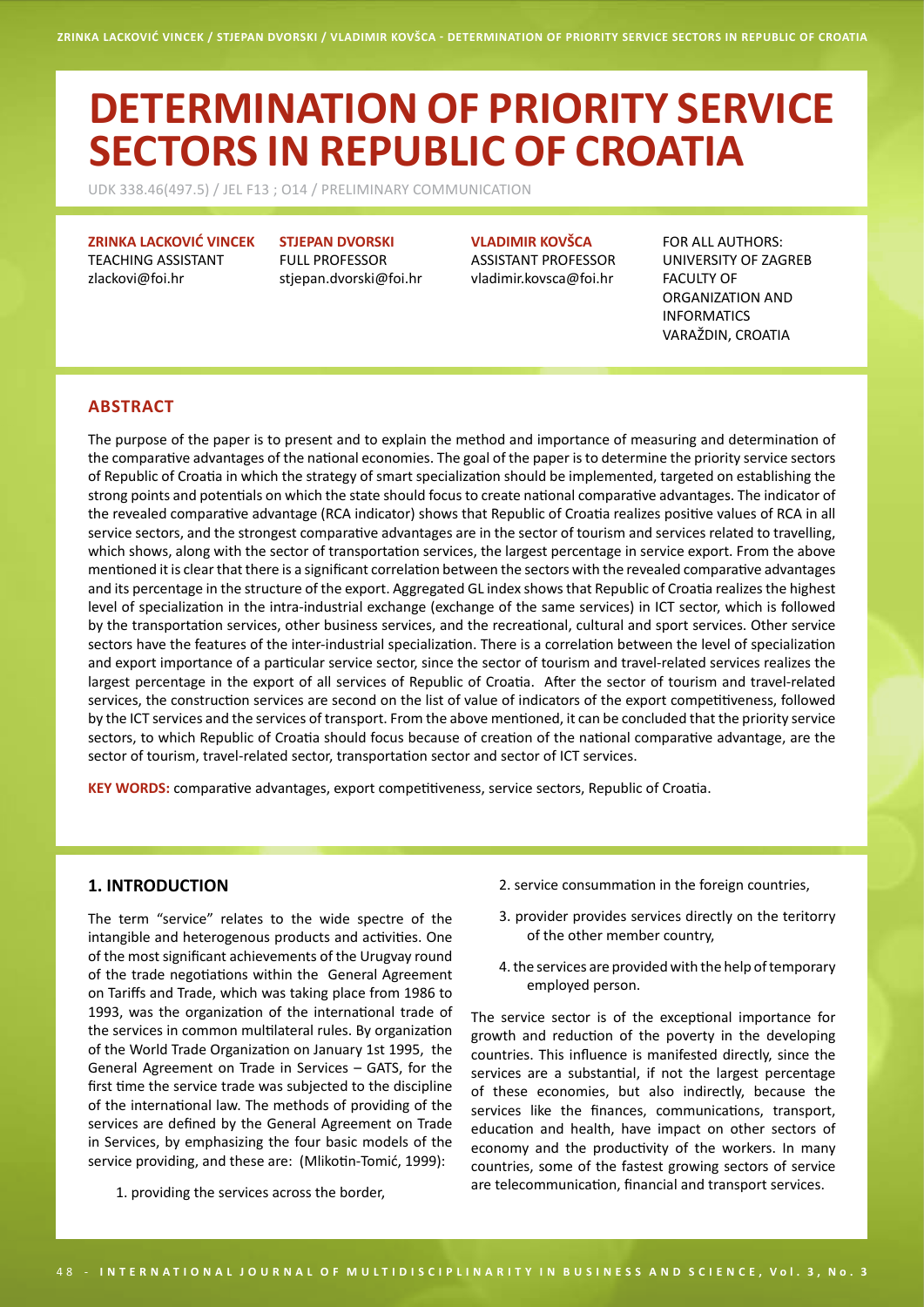The Croatian economy is service oriented, and according to the data of the World Bank (2013), the largest percentage of the bruto national product of Republic of Croatia (68,97 % of BNP in year 2013) is related to services. The balance of the trade service exchange of Republic of Croatia is positive (total volume of the exported services is larger than the total volume of the imported services), while, on the other side, the balance of the trade goods is deficitary. The second indicator which points to the importance of services in Croatian economy is the level of the Croatian export related to the services (9.3 million of Euros in 2012). In 2013, the service export participated with 51.35% in the total export of Republic of Croatia. Nevertheless, the service export is not treated as the incentive of growth and development. Republic of Croatia exports more than 2/3 of the services into other member countries of EU. Because of that, the bilateral service trade of Republic of Croatia with other countries of EU will be the subject of the analysis of this paper.

The article is divided into five individual chapters. After the introduction, there is the review of the most important partner countries to the Republic of Croatia in the service export, and the analysis of the revealed comparative advantages of the service sectors of the Republic of Croatia. The third chapter analyses the level of specialization of the service sectors of Republic of Croatia by the implementation of the aggregated GL index, while the fourth chapter analyzes the export competitiveness of the service sector of Republic of Croatia. The last chapter provides the basic conclusions of the paper.

### **2. REVEALED COMPARATIVE ADVANTAGES OF THE SERVICE SECTORS OF REPUBLIC OF CROATIA**

Republic of Croatia is significantly related in trade with other member countries of the European Union, and according to the data of the International Trade Centre in 2012, as much as 77,71 % of the service export from Republic of Croatia was related to the member countries of this regional integration. From Graph 1, it is visible that the service export in the period between 2004 and 2012 was the highest to Germany (27% of the total service export), then Italy (16%), Austria (14%) and Slovenia (12%).



**Graph 1.** Most important partner countries in service export of the Republic of Croatia in period from 2004 to 2012, in %

Source: author's calculations based on International Trade Centre [online]. Available at: http://www.trademap.org/Country\_SelServiceCountry\_ TS.aspx [11 January 2015]

In the period from 1990 to 2013, Republic of Croatia has shown the continuous trend of the increase of the share of services in BNP, with the exception of the war period from 1991 to 1994, when there was a slight decrease of this share (graph 2). In 2013, Republic of Croatia has realized the similar share of the services in BNP (68,97 %)

as Germany (69,02 %) and Austria (70,50 %). In relation to other reviewed member countries of EU, France has the largest percentage of services in BNP throughout the whole reviewed period (in average, 78.29%), followed by United Kingdom (77,16 %), Netherlands (73,84 %), Italy (72,23 %) and Sweden (71,85 %).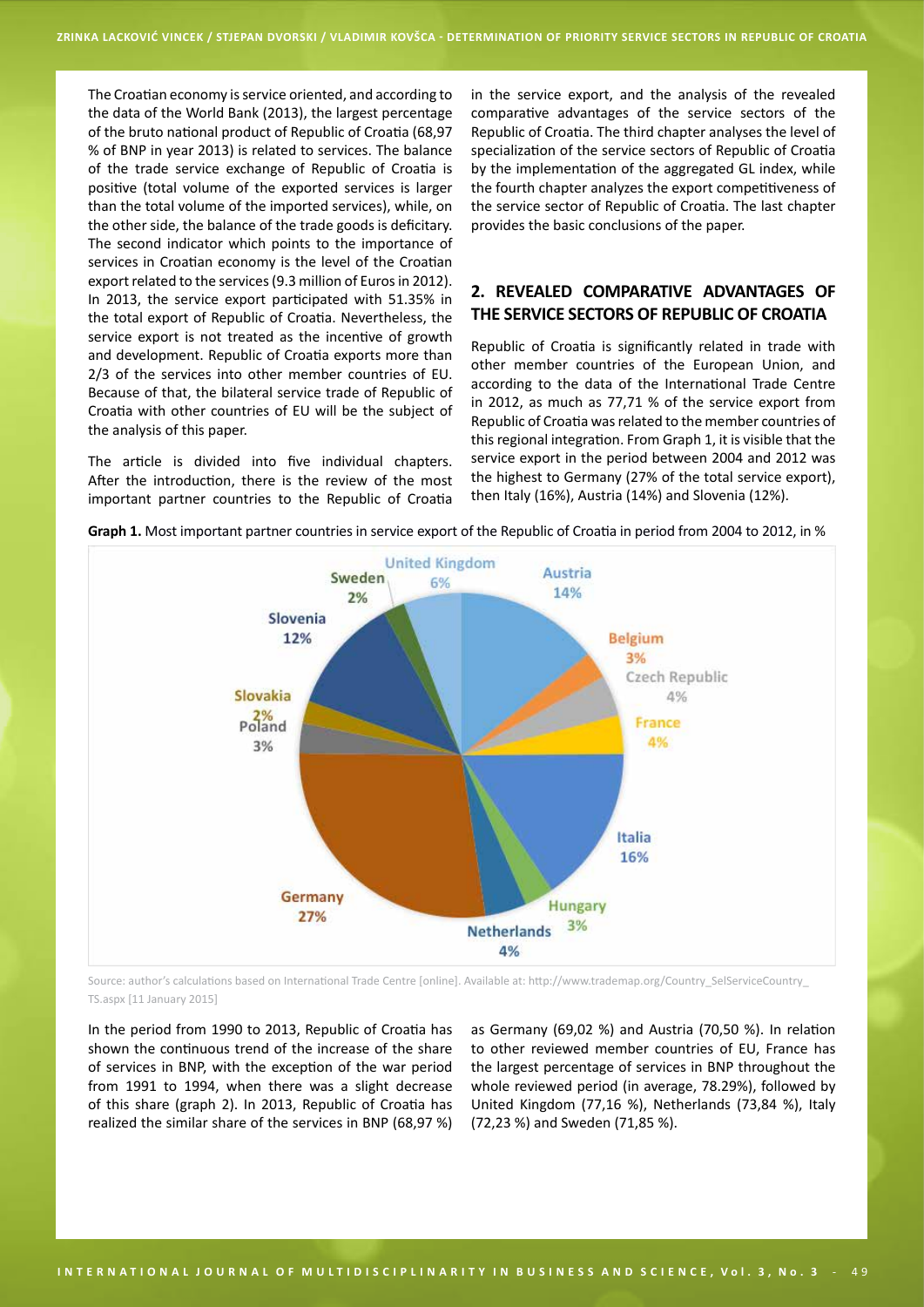**Graph 2.** Share of the services in the bruto national product in the most important partner countries in the service export of Republic of Croatia, in period from 2004 to 2013, in %



Source: author's calculations based on Eurostat [online]. Available at: http://ec.europa.eu/eurostat/statistics-explained/index.php/The\_EU\_in\_the\_ world\_-\_international\_trade [05 December 2014]

Viewed according to the sectors in period between 2004 and 2013, in service export of Republic of Croatia, the most substantial share is tourism sector and travel-related services (84,90 % of the total services export), and the rest is related

to the transport services (6,33 %), other business services (4,78 %), communication services (1,69 %), construction services (0,84 %) etc.





Source: author's calculations based on International Trade Centre [online]. Available at: http://www.trademap.org/Country\_SelServiceCountry\_ TS.aspx [11 January 2015]

This section of the paper asks whether the increased opennes and volume of the service exchange causes the expected positive change of the exchange structure. Positive change of the structure of international exchange means the change of the comparative advantages toward the services of greater additional value, as well as the higher level of specialization (Buturac, 2008). The following part analyzes the question of the change of the comparative advantages, while the problem of specialization is analyzed in the next chapter.

The usage of the indicators of the revealed comparative advantage – RCA, defined by B. Balassa in 1965, will determine the comparative advantages of the service sectors. Many researches were conducted with the purpose of development of the methodology of the calculation and implementation of RCA indicators (Aquino, 1981; Balassa, 1965; Lafay, 1992; Laursen, 1998). The concept of RCA indicators is organized in such way that the country realizes the comparative advantages in those products and services in which the value of the export is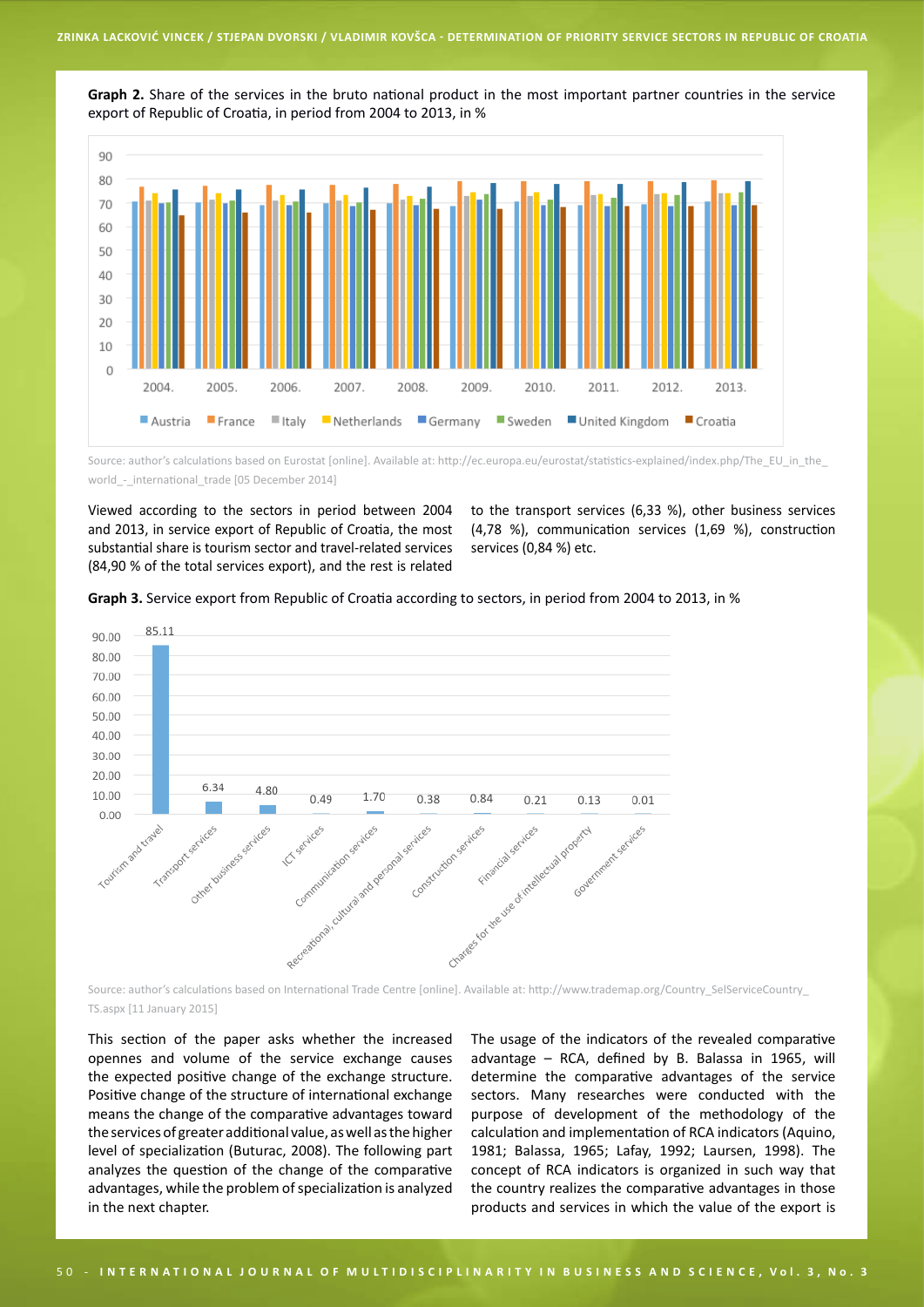larger than the value of the import. The indicator of the revealed comparative advantage of an individual service sector in the total export is calculated in following manner:



in which X is the value of the export services, *i* is the country which exports (Republic of Croatia), *j* represents the individual service sector, *n* represents other member countries of European Union (EU-27), and *s* represents all service sectors together. The above mentioned indicator is also called "original index of the revealed comparative advantages" since all variables in the formula are related

to the export (Brkić and Balić, 2014). Positive value of RCA indicators for particular sector of the services shows that the country has revealed comparative advantages in the exchange of that service. Conversely, the negative indicator shows that the country does not have comparative advantages.

The indicator of revealed comparative advantage shows that Republic of Croatia realizes positive values of RCA indicators in all service sectors, and the most significant comparative advantages are those in the sector of tourism and travel-related services, which has, together with the sector of transport services, the largest share in the service export. From the above mentioned, it is obvious that there is a significant correlation between the sectors with revealed comparative advantages and their share in the export structure.

**Graph 4.** RCA indicator of the service sectors of Republic of Croatia in period from 2004 to 2013



Source: author's calculations.

## **3. SPECIALIZATION OF THE SERVICE SECTORS OF REPUBLIC OF CROATIA**

By implementation of the aggregated GL index, developed and implemented by Grubel and Lyod in 1975, we will analyze the level of specialization in intra-industrial exchange, and establish the correlation between the level of specialization and the export significance of a particular service sector. Intra-industry exchange relates to the simultaneous export and import of the same services. With the opennes of the economy, the specialization could be an important indicator of the level of economic integrations (Buturac, 2008).

Aggregated GL index is calculated according to the following formula:

$$
GL = 1 - \frac{|x-m|}{x+m}
$$

in which *x* is the value of the export of services of a particular sector, and *m* the value of the import of the services of a particular sector. The value of the index can be found within the scope from 0 to 1; the larger value of the index points to the higher level of specialization in intra-industrial exchange.

The empirical calculations of the index of specialization of the service sectors of Republic of Croatia are shown in the Graph 5. The value of the aggregated GL index points to the fact that Republic of Croatia realized the highest level of specialization in intra-industry exchange (exchange of same services) in ICT sector; it is followed by the transportation services, other business services, and recreational, cultural and sport services. Other service sectors have features of inter-industrial specialization. We can conclude with the fact that the service sectors which have extremely emphasized specialization in intraindustrial exchange do not have the significant share in the structure of the service export in Republic of Croatia. In other words, there is no correlation between the level of specialization and the export significance of a particular service sector.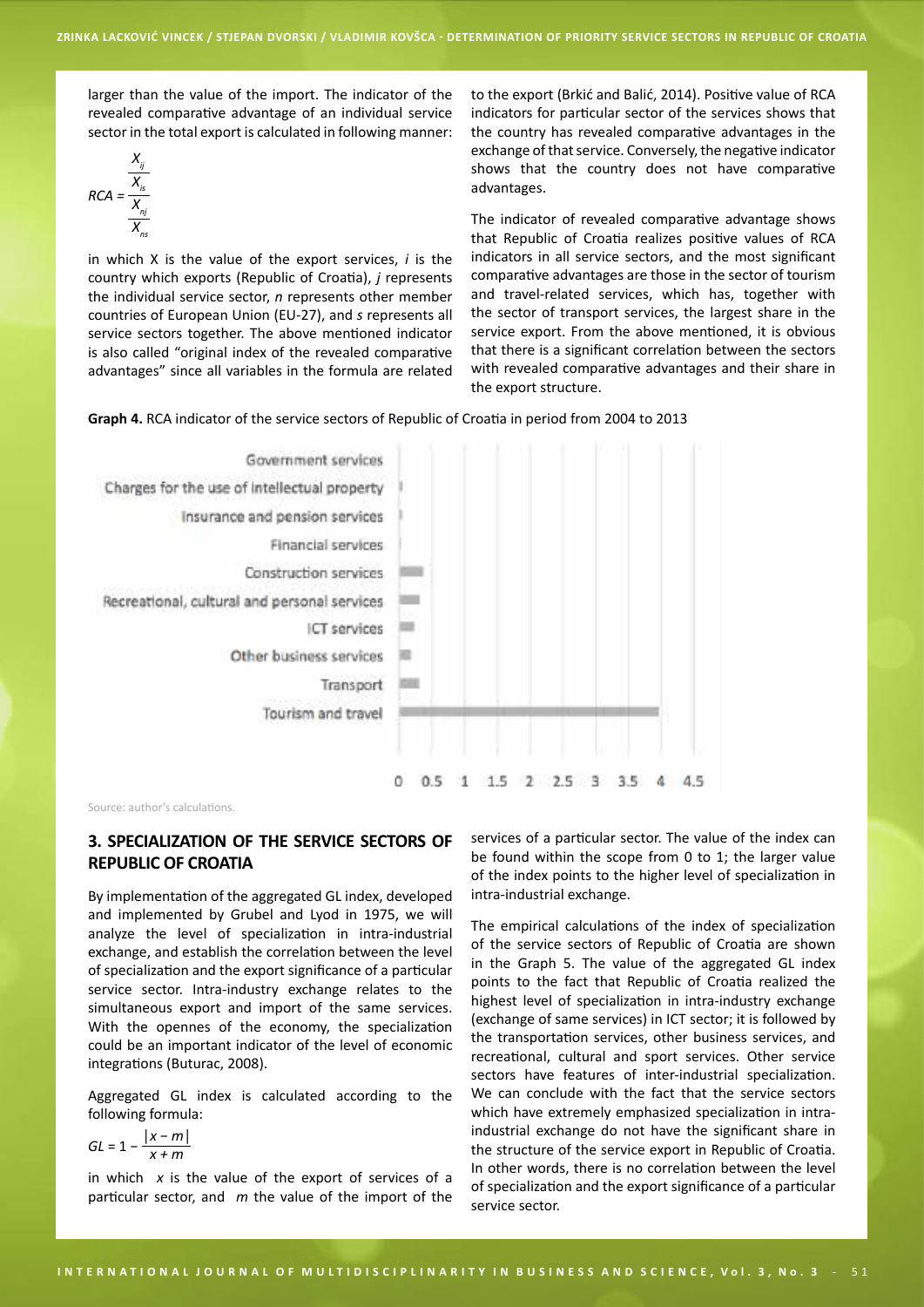

**Graph 5.** GL index of the service sectors of Republic of Croatia in period from 2004 to 2013

Source: Authors' calculations

## **4. EXPORT COMPETITIVENESS OF THE SERVICE SECTORS OF REPUBLIC OF CROATIA**

The competitiveness has become a natural law of the modern economics (Kitson, Martin and Tyler, 2004). Export competitiveness is often mentioned as the necessary item in the solution of the economical problems (Stojanov, Bezić, Galović, 2011). The original competitiveness will be analyzed through the implementation of the indicators of the original competitiveness, which represents the ratio of the share of export of the particular service sector *i* into the observed country *c* and the total import of that service sector by the observed country *c,* according to the formula:

$$
IC_{i}(a, c) = \frac{EX_{i}(a, c)}{\sum_{i=1}^{n} IM_{i}(c)} * 100
$$

in which *EXi* (*a, c*) is the export of the service sector *i* of country *a* (Republic of Croatia) into the country *c* (other European Union countries), and  $\Sigma_{i=1}^n$  *IM<sub>i</sub>* (*c*) represents the total import of the services of the sector *i* from the

country *c*. The indicator of the export competitiveness will provide the insight into the trends of the change of the export competitiveness. If the indicator of the export competitiveness is more than 1, the increasing export competitiveness is present. Contrary to that, realized value of the indicator less than 1 implie the negative trend of the export competitiveness.

From this calculation of the indicators of export competitiveness, it can be concluded that the sector of tourism and services related to travel has shown growing export competitiveness, since it is the only of the rest of analyzed service sectors which has realized the value of the indicator of export competitiveness higher than 1. After the tourism sector and travel-related services, the construction services are on second place by the value of indicator of the export competitiveness, followed by the ICT services, and transport services, but all the above mentioned service sectors realize the value of the indicator of export competitiveness lower than 1, which points to the negative trend of the export competitiveness.

**Graph 6.** Indicator of the export competitiveness of the service sectors of Republic of Croatia in the period from 2004 to 2013



Source: author's calculations.